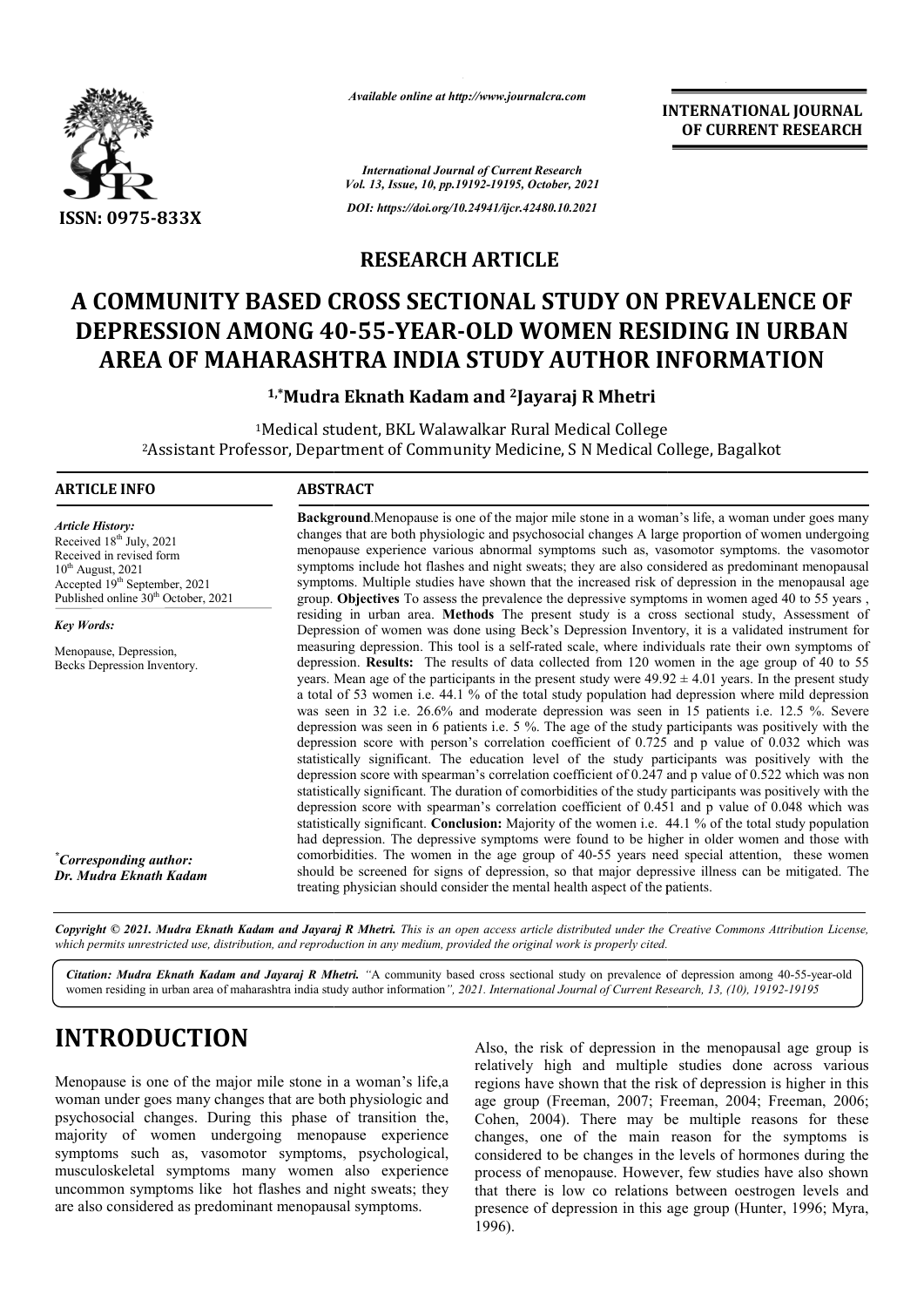According to the study by Mathews et al that natural menopause is a benign event for the majority of middle-aged healthy women (Karen, 1990). Women in menopausal age group come across various challenges due to change in environment and difficult family circumstances, they also have to deal with the hormonal and biochemical changes whichcan lead to mood changes and in some cases depression. Higher prevalence of Depressed mood are associated with Vasomotor symptoms (Jeanne Leventhal Alexander, 2007; Avis, 1999). According to a study by Freeman EW et alhot flashes and depressive symptoms occurred early in the menopausal transition, they also reported that the depressive symptoms are more likely to precede hot flashes in women with no previous experience of either symptom (Ellen, 2009). Multiple studies have been carried out in different parts of world with to determine the relation between the depression in menopausal women. However, the data regarding the depression in menopausal women in India is limited, therefore this study was under taken to find the relation of depression with menopausal status.

#### **OBJECTIVES**

To assess the prevalence of depression in menopausal age group women in urban area.

## **METHODS AND MATERIALS**

The present study is a cross sectional study conducted in the residing in the urban area of Maharashtra, India.

**SAMPLE SIZE**: In a study done by BiswajitL (Jagtap, 2016) in women belonging to perimenopausalage group, depression was seen in 31% of the study participants. The Sample size was calculated using the formula,  $n = [DEFF^*Np(1-p)]/$  $[(d2/Z21 - \alpha/2*(N-1) + p*(1-p)]$ , where p was 31%, design effect of 1 and confidence limits as 10% and confidence level of 97%, The total number calculated was 101,which was rounded off to 120.

**INCLUSION CRITERIA:** Women who belonged to age group of 40-55 years, residing in urban area and who consented to be a part of study were included in the study.

#### **EXCLUSION CRITERIA**

- Women who had undergone surgical menopause
- Women receiving hormone replacement therapy
- Women not residing in urban area

All Post-menopausal women who met the inclusion criteria were included in the study. Then for every woman who had attained menopause, woman in the same age group (43-55year) who had not attained menopause was chosen. Data were collected from women by interviewing with the help of a structured questionnaire consisting of a socio-demographic data, Beck's Depression Inventory.

#### **TOOLS OF ASSESSMENT**

Assessment of Depression of women was done using Beck's Depression Inventory (Beck, 1993; Beck, 1996), it is a validated instrument for measuring depression.

This tool is a self-rated scale, whereindividuals rate their own symptoms of depression. The Beck Depression Inventory (BDI) takes just 5-10 minutes to complete. It provides a fast, efficient way to assess depression. The test contains 21 items, most of which assess depressive symptoms on a Likert scale of 0-3. Each item is a list of four statements arranged in increasing severity about a particular symptom of depression. BDI-II total scores have been correlated with scores on other psychological tests. Clinical interpretation of scores is accomplished through criterion-referenced procedures utilizing the following interpretive ranges: 0-13 - minimal depression; 14-19 - mild depression; 20-28 -moderate depression; and 29- 63 - severe depression.Higher total scores indicate more severe depressive symptoms. All women were interviewed in the local language. Participants were informed about the and objectives of the study and an informed consent was obtained.

**STATISTICAL ANALYSIS:** The data was entered in Microsoft excel 2016 and coded andThe Statistical Package for the Social Sciences Software Version 16.0 was used for statistical analyses. The Chi-square test was applied to find out differences in proportions. P-value less than 0.05 were considered as statistical significant.

# **RESULTS**

The results of data collected from 120 women in the age group of 40 to 55 years. Mean age of the participants in the present study were  $49.92 \pm 4.01$  years. 98.5% of the participants belonged to the Hindu religion,2% belonged to the Muslim religion. Majority of study participants i.e. 61.9 % belonged to the nuclear family. Majority of participants i.e. 68.5% were graduates, followed by 16.9 %, who were post graduates.11.5 % were educated up to secondary school, 3.1% had completed primary school. Table 1. 45.3% of the all study subjects were house wives and 54.7% of the study participants were working .90.5% of women were married and 9.5% were widowed. 54.8% of women didn't have any co morbid conditions, 26.2% had hypertension followed by 7.1% of women who had diabetes mellitus. In the present study population 47.6% of the women complained of generalised weakness. Joint pain or muscle pain was experienced by 69% the women. Loss of appetite was seen in 16.7% of the women. 4.8% of women experienced weight gain where as 28.6 % of women experienced weight gain.In the present study genitourinary symptoms were experienced by 23.8% of the total study population 11.9% of the women complained of burning micturition, followed by complains of urge incontinence which was experienced by 9.5% , stress incontinence was experienced by 7.1% of the study participants. In the present study a total of 53 women i.e. 44.1% of the total study population had depression where mild depression was seen in 32 i.e. 26.6% and moderatedepression was seen in 15 patients i.e.12.5 %.Severe depression was seen in 6 patients i.e. 5 % Table 1. The age of the study participants was positively with the depression score with person's correlation coefficient of 0.725 and p value of 0.032 which was statistically significant. The education level of the study participants was positively with the depression score with spearman's correlation coefficient of 0.247 and p value of 0.522 which was non statistically significant. The duration of comorbidities of the study participants was positively with the depression score with spearman's correlation coefficient of 0.451 and p value of 0.048 which was statistically significant Table 2.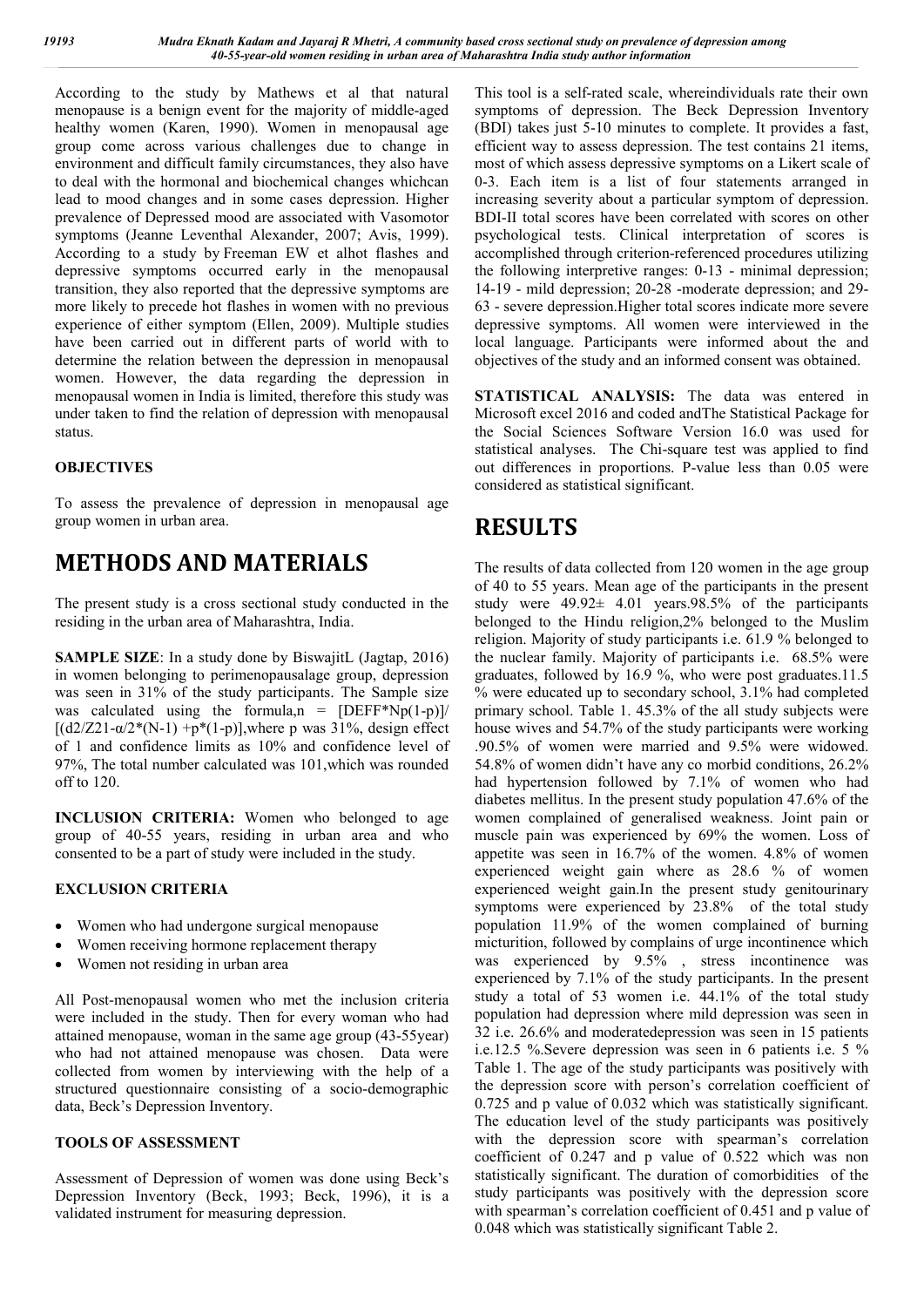| <b>SYMPTOMS</b>   | <b>CATEGORY</b>   | Total | <b>MILD DEPRESSION</b> | <b>MODERATE</b><br><b>DEPRESSION</b> | <b>SEVERE</b><br><b>DEPRESSION</b> | $\overline{X}^2$ value | <b>P VALUE</b> |
|-------------------|-------------------|-------|------------------------|--------------------------------------|------------------------------------|------------------------|----------------|
| Age               | $40 - 45$         | 12    | 8                      | $\mathbf{3}$                         |                                    | 2.202                  | 0.901          |
|                   | $46 - 50$         | 21    | 11                     | 8                                    |                                    |                        |                |
|                   | $51 - 55$         | 17    | 10                     |                                      |                                    |                        |                |
|                   | Above 55          | 3     | 2                      |                                      | 0                                  |                        |                |
| Education         | Primary           | 4     |                        |                                      |                                    | 10.83                  | 0.093          |
|                   | Secondary         | 10    |                        |                                      |                                    |                        |                |
|                   | Graduate          | 22    | 16                     |                                      |                                    |                        |                |
|                   | Post graduate     | 17    | 11                     | 6                                    | $\theta$                           |                        |                |
| Marital status    | Married           | 41    | 27                     | 11                                   |                                    | 4.91                   | 0.085          |
|                   | Widowed/separated | 12    | 4                      |                                      | 3                                  |                        |                |
| Co morbidities    | Present           | 40    | 22                     | 12                                   | 6                                  | 2.292                  | 0.318          |
|                   | Absent            | 13    | 9                      | 4                                    | $\Omega$                           |                        |                |
| Depression grades |                   | 53    | 31                     | 16                                   | 6                                  |                        |                |

**Table 1. Showing the distribution of study participants according to age, education marital status, comorbidities and grade of depression according to bdi**

**Table 2. Correlation between the depression score and other variables**

|                  |                        | <b>DEPRESSION SCORE</b> |
|------------------|------------------------|-------------------------|
| AGE              | Pearson' Correlation   | 0.725                   |
|                  | P value                | $0.032*$                |
| <b>EDUCATION</b> | Spearman's Correlation | 0.247                   |
|                  | P value                | 0.522                   |
| DURATION OF      | Pearson's Correlation  | 0.451                   |
| CO MORBIDITIES   | P value                | $(148*)$                |

46 women i.e. 38.1% of the women said that they felt sad all the time,9 womeni.e. 7.1% of women had feeling of hopelessness. 26.2% of women felt that they do not enjoy life like before. 28.6 % felt guilty all the time.16.7% of women felt that they were disappointed. 2.4% of women had suicidal thoughts. 19% of the women admitted that they cried more often than before. Majority of women i.e. 57.3% felt irritated. 47.6% admitted to having lost interest in other people.42.5% of women had sleep problems.26.2% of women had change in appetite. 57.1% were worried about their own health. 69% women agreed that decreased interest in sex. 19% of the study population admitted to having no interest in sex.

### **DISCUSSION**

In the present study a total of 53 women i.e. 44.1 % of the total study population had depression where mild depression was seen in 32 i.e. 26.6% and moderate depression was seen in 15 patients i.e. 12.5 %. Severe depression was seen in 6 patients i.e. 5 %. The age of the study participants was positively with the depression score with person's correlation coefficient of 0.725 and p value of 0.032 which was statistically significant. The education level of the study participants was positively with the depression score with spearman's correlation coefficient of 0.247 and p value of 0.522 which was non statistically significant. The duration of comorbidities of the study participants was positively with the depression score with spearman's correlation coefficient of 0.451 and p value of 0.048 which was statistically significant. In a study by Parul et al onmental health in women above 40 years at Vadodara, the results showed lower levels of depression in which 4.62% had minimal depression, 11.29% had mild depression, and 18.18% had severe depression (Dave, 2005). In study done in united states by Anderson et al., in women aged 40–60 years, 33%

had moderate to severe depression based on Zung-self-rating scale scores (Anderson, 1987). In a comparative study conducted by Dasgupta and Ray on postmenopausal womennearly 87.3% of rural women were suffering fromdepression while 60% of urban women suffered fromdepression (Dasgupta, 2009). In the present study, correlation analysis showed that with increasing age, therewas an increasing trend in prevalence of depression. This is in agreement with findings of Poongothai et al. in theirstudy in Chennai (Poongothai, 2009). In the present study, it was seen that severe depression wasmore in widows (25 %) whereas, in married women severe depression was in 7% of them. Poongothai et al. reported similar finding thatprevalence of depression in married women was 15.9% and inwidowed it was 26.6% (Poongothai, 2009). In the present study , Anxiety was seen in women in higher age group .Similar results were observed in study by Singh et al (2005) which was done in school teachers of Varanasi City andrevealed that anxiety level was found to be mild in 64% casesand moderate in 32% cases (Singh, 2005). Similar results were seen in a hospital based study by Mukherjee et al. where 74.66% of women had anxietywith tension (Mukherjee, 1996). In a cross-sectional study on Japanese women (aged 40–69 years) by Shiwaku et al. , it was reported that , anxietywas more in peri-menopausal group (39%)when compared with thepremenopausal (28%) and postmenopausal women (30%) (Shiwaku, 2001).

### **CONCLUSION**

Majority of the women i.e. 44.1 % of the total study population had depression. Thedepressive symptoms were found to be higher in older women and those with comorbidities. The women in the age group of 40-55 years need special attention.